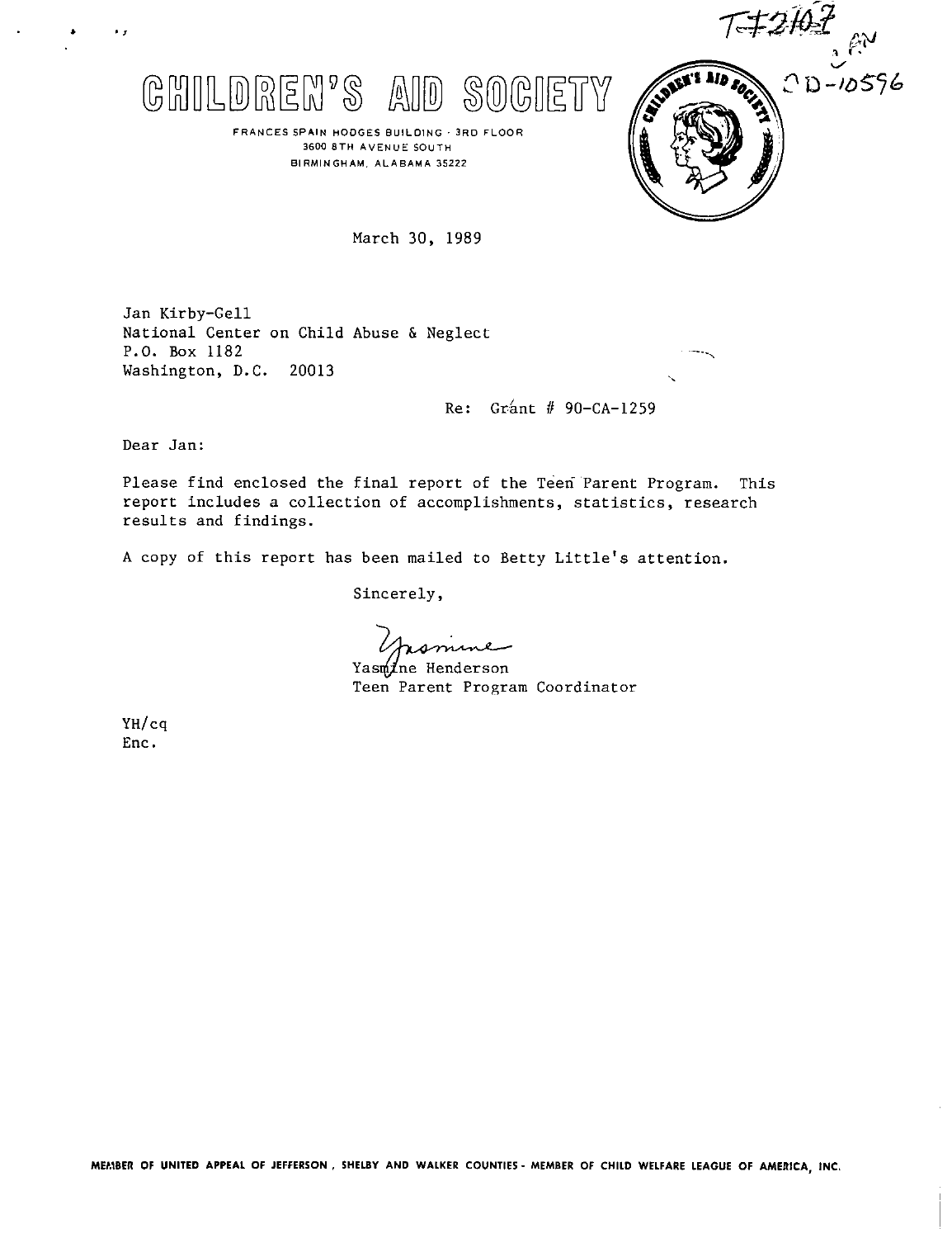JEJE SPER NATIONAL CLEARINGHOUSE ON CHILD ANONAL CLEARINGHOUSE ON TION

TEEN PARENT PROGRAM Birmingham, Alabama

.,

. . ,,

### Program Description

The Teen Parent Program was a joint project of Children's Aid Society and Family/Child Services. The project provides a continium of services to reduce child abuse/neglect and to strengthen families of teenage parents. The project objectives address a number of problems which teen parents face: weak family structure and support, low levels of self sufficiency and self-esteem, lack of family planning, medical care, information on parenting and parent-child interaction.

There are four basic program elements which comprise the Teen Parent Program. A client coming into the program after assessment by the program coordinator, is assigned to the most appropriate combination of services. The program elements are, Family Care Specialist - (teaches child development, home management and provides transportation, in home services) In-home counseling, In-Touch (volunteers teaching child development and parent-infant interaction in the home) and the Young Parents' Club (a support group for parenting teens).

The project began serving clients December 1986, a total of 90 teen parents and 124 babies have been served in the program from December 1986 - December 1988, either in one element or all four elements of the program. We served parents from twelve years old to twenty one years old in the Jefferson County area. The Jefferson County Bureau of Health Statistics and Vital Records listed a total of 59,465 live births. Of these 10,362 were born to women twelve to nineteen years of age in 1986. The vast majority of these teen mothers will raise their infants rather than surrender them for adoption.

The project has developed a successful referral system with many agencies in the community, some are, Jefferson County Health Department, Department of Human Resources, Family Court of Jefferson County, several local hospitals, Young Parents' Club, Teen Tot Clinic, Children's Aid Society, and Family and Child Services.

The project provided services to each participants on a weekly bases or based on their individual needs. Reports were submitted by the appropriate worker. Weekly staff meetings were held at which time a discussion of the options and progress took place.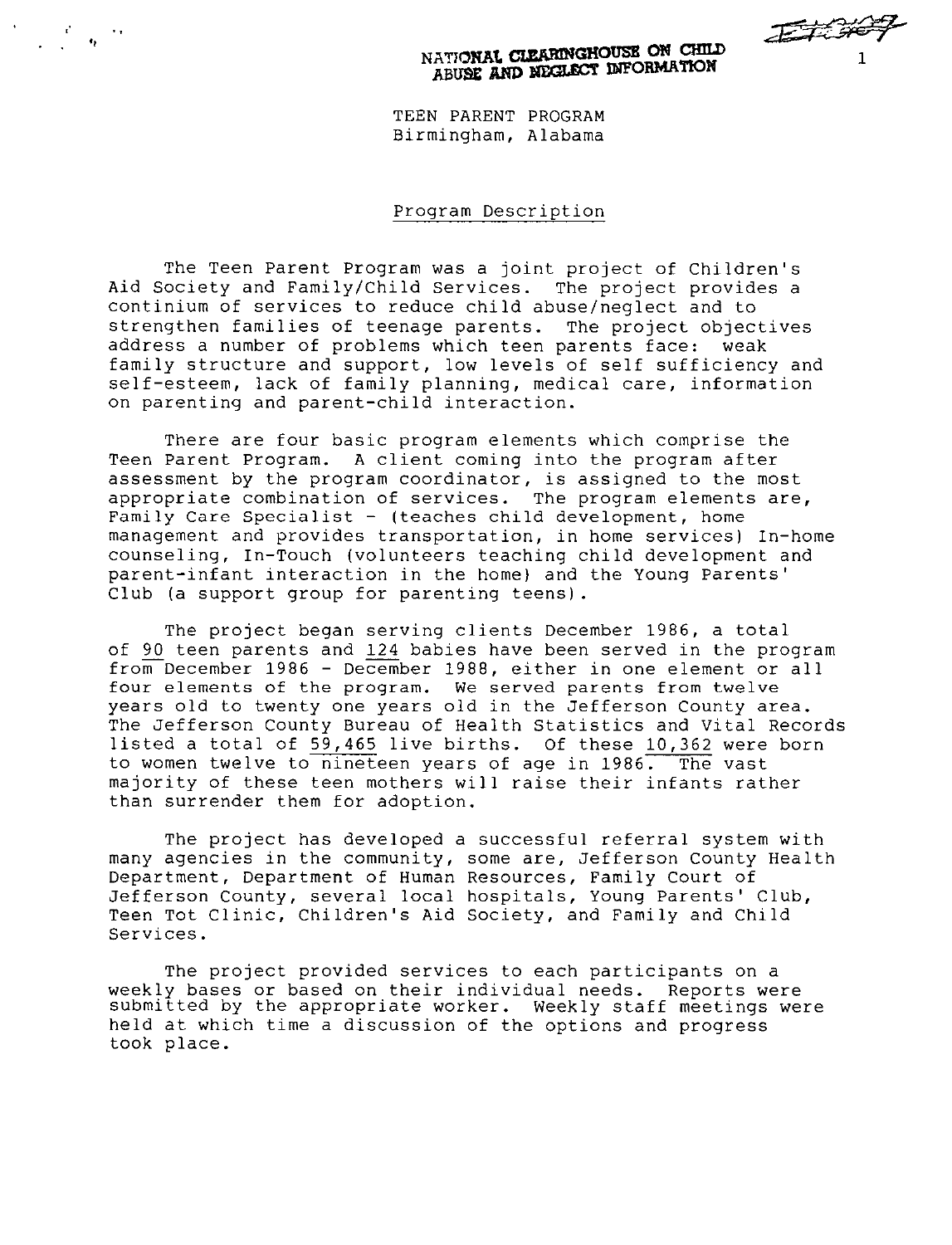Arrangements for medical care are made in many cases by the project coordinator as this need becomes apparent at case opening. This service was continued by the family care specialist who also provides transportation when necessary.

Reducing subsequent pregnancies was an important element in each service of the project. In-service training sessions were held with all staff members and volunteers to ensure their knowledge of behavior regarding sexual activity, provide birth<br>control information and reinforce its use. This also helped the control information and reinforce its use. staff to examine their feelings about sex and birth control.

## Accomplishments

The major accomplishments of the program are:

- 1. Reduced Involvement of Protective Service
- 2. Parents learned about child development
- 3. A great number of teen mothers returned to school to obtain diploma/GED
- 4. Reduced subsequent pregnancies
- 5. Many young parents obtained permanent housing
- 6. Improved family communication and relationships

An sixteen year old mother was referred for family care specialist services when her child was one week old. The family care specialist developed an excellent relationship with her. The family care specialist noted problems with this mother's limited parenting skills. Further investigation pointed to the fact that this young mother had been abused by her parents and had been placed in foster care since age seven. She in turn was not able to show any emotion for her child. In addition the mother and child were living in an abusive situation with the boyfriend. The mother and baby were able to find other housing through the assistance of the project. After numerous sessions with the family care specialist, the mother developed excellent parenting skills, returned to school, received her GED, sought employment, permanent housing and has married a young man who has adopted her son.

An eighteen year old mother was referred for counseling and family care specialist services. The mother had an eighteen month old baby and was expecting her second child. She had no family support and had been abused by her mother during both pregnancies. Through the assistance of the project the mother and her child were placed in temporary housing and later the mother sought permanent housing.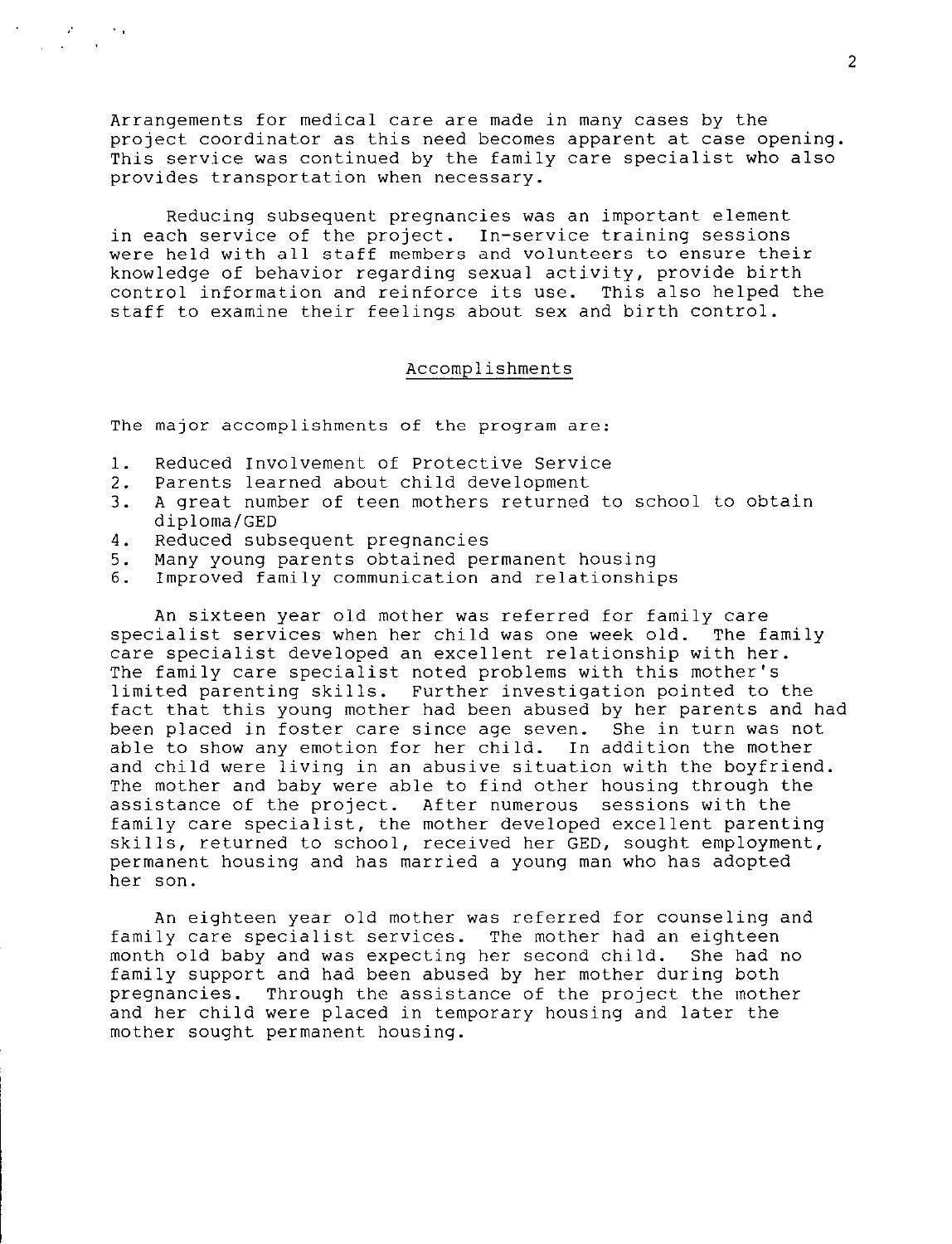This young mother returned to school and graduated with honors. She is presently working and her children are in day care. At present time there has been no repeated pregnancy.

An nineteen year old mother was referred by the court for family care services. Her two month old daughter had been injured during a fight between the teen mother and the child's paternal grandmother. They baby was temporarily placed in foster care. After developing good parenting skills the court has returned custody to the teen mother and protective services has closed the case. The teen mother is presently working on her GED.

An seventeen year old mother and her two children were referred for family care specialist and counseling services. Both of the children had been removed from the home by protective services because of neglect. By learning about child development, positive parent-infant interaction and parenting skills the teen mother's parenting has improved. Through counseling the teen mother has increased her overall level of functioning through: crisis management, problem-solving and improving inter-personal relationships. After seeking permanent housing both children were returned to their mother and protective services are no longer involved.

An sixteen year old mother and her one month old son were referred for family care specialist and the Young Parents' Club. The teen mother was referred because she had very limited family support and living with her seventy year old grandmother who was unable to share in the parenting because of health problems. The Young Parents' Club afforded the teen mother to meet peers who were in similar situations and enhance her ability to assume responsibility for her child in a positive, non-abusive way. Involvement in both elements of the project raised the teen mother's level of knowledge of child growth and development. As a result family communication and participation has improved. The teen mother has returned to school and is currently on the honor roll.

## Sibling group

A sibling group for all siblings of participants of the project between eight years to eleven years was developed. The group was developed for children in high risk families designed to change patterned behavior and prevent teen pregnancy. The goals of this group are to help children make responsible decisions about sex, develop communication skills, explore values, and enhance self-<br>esteem. The DUSO Kit (Developmenting Understanding of Self and The DUSO Kit (Developmenting Understanding of Self and Others) was utilized. The group met weekly at a local hospital for eight weeks.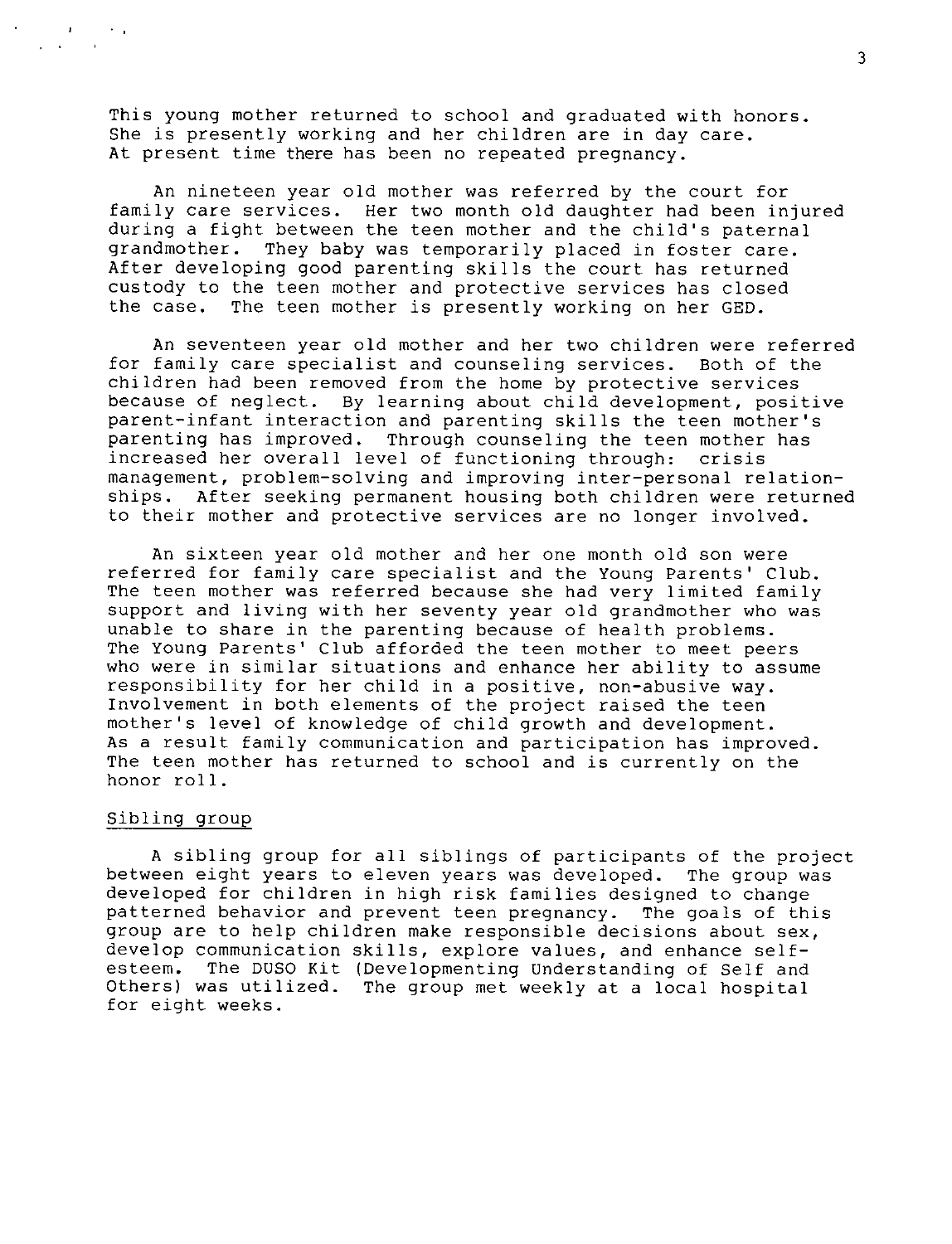The topics of concern were: Feelings, Coping Mechanism, Family Relationships, Trust Issues, Attention Seeking Behavior, Prevention of Repeated Pregnancy in the Family, Rules and limitations within the family and Expectations and Goal Setting and Evaluation of the group.

# Problems

- 1. The high mobility among the teen pouplation resulted in an inability for the project's staff to locate teen mothers after being involved in the project for a short time.
- 2. Many teen mothers refused to participate expressing that they didn't feel they needed the services. Many mothers of the teen parents felt they could teach parenting skills to their daughters.
- 3. Several teen mothers were placed into the Department of Human Resources custody and were placed outside of our service area.
- 4. Unstable housing conditions resulted in a loss of clients.
- 5. Some teen mothers that were referred to the project, after contact was made, the mothers exprised no interest in improving their parenting skills or participating in the project.
- 6. Some teen mothers were forced to seek employment which prevented involvement in the program.
- ?. Family Refusal to participate which prevented teen living in home to participate.
- 8. Lack of maturity of teens in keeping appointments, seeing their need for instruction in parenting skills, expectations of parental role, etc.
- 9. Difficulties in coordinating services closely with another agency.
- **10.** Lack of interest by teen parents.

 $\sigma_{\rm c}$  , , , , , ,

,.,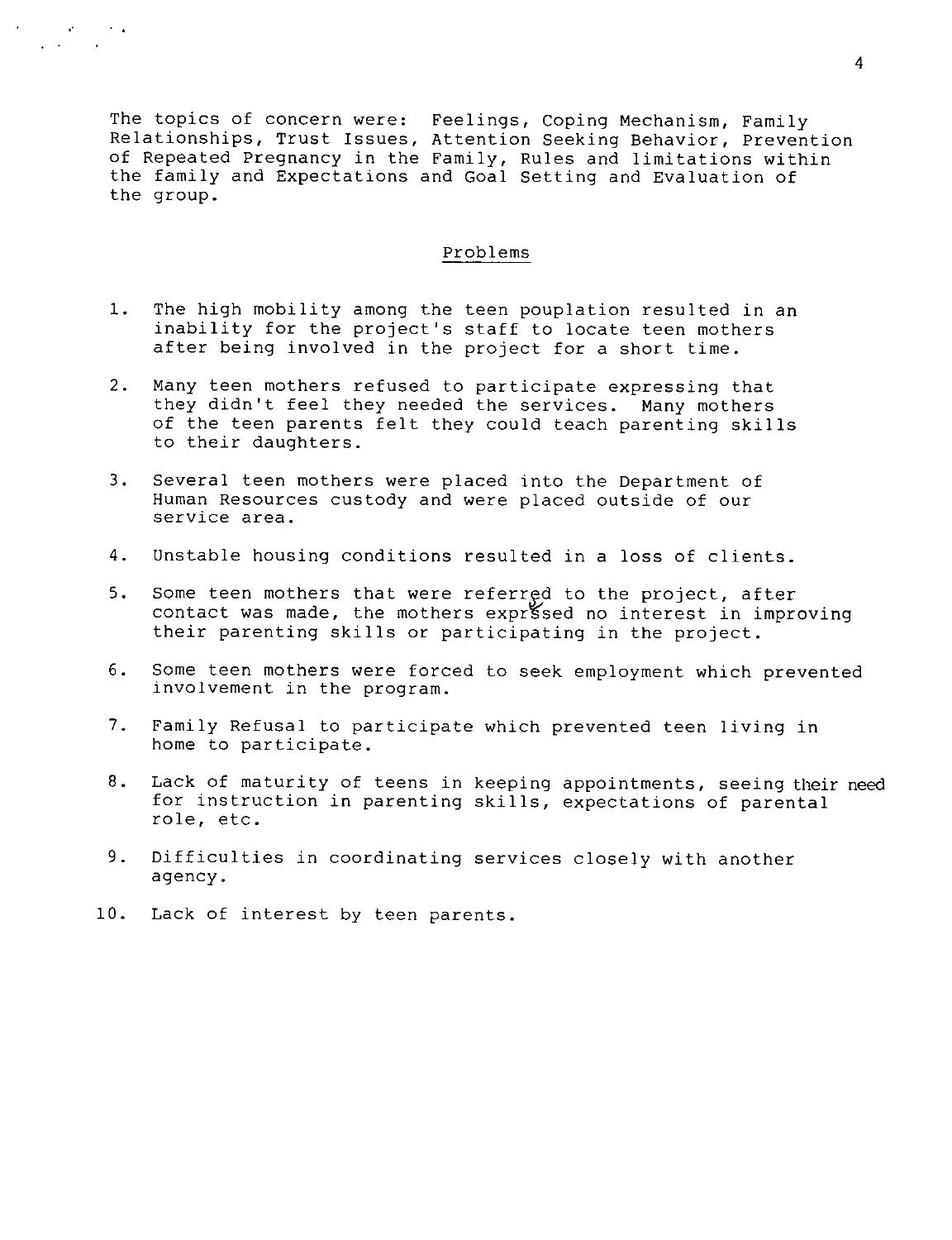Research Project

,.!

A research project was conducted in cooperation with the School of Nursing, University of Alabama in Birmingham. The intent of this study was to evaluate the Teen Parent Program and its effectiveness in reducing child abuse and neglect and to strengthen families. A comparison sample group was selected for the study, in addition to the intervention group. Variables studied were self-esteem, family function, and development of the child. (See Research Plan, Summary, and Recommendations, attached after Conclusion) .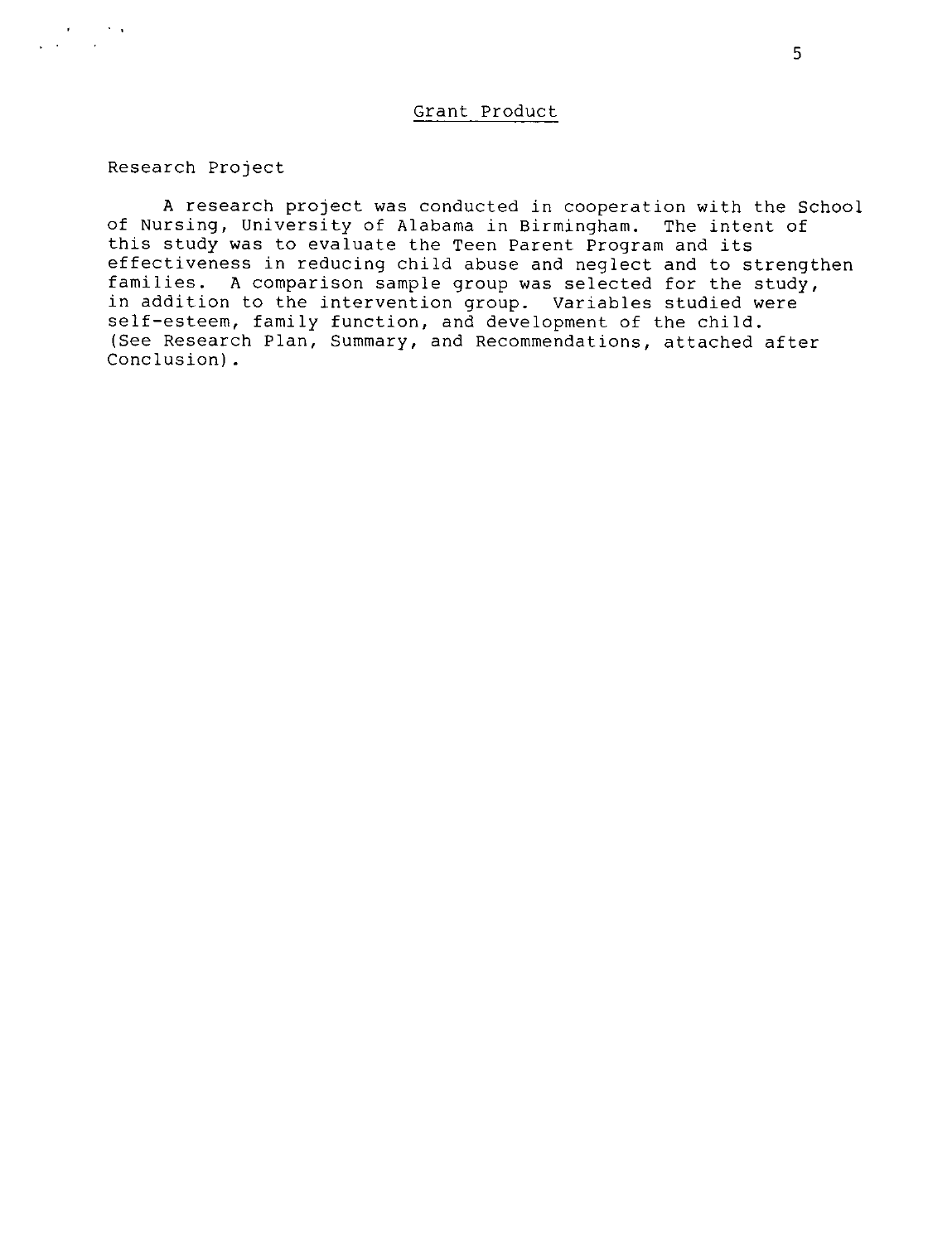#### Conclusion

born to teens under fifteen years of age and 1,453 babies born to In Jefferson County in 1986 there were fourty seven babies teens between the ages of fifteen and nineteen. Jefferson County's infant mortality rate of 14.5 per 1,000 live births was 26.9% higher in 1985 than that of the United States. Alabama's current infant mortality rate is highest among states in the United States excluding Washington, D.C. There is a positive correlation between high teen pregnancy rates and high infant mortality rates.

Compounding this is the family disorganization and low self esteem common in parenting teen's families which contributes to child abuse and neglect. Teen's lack of knowledge of infant care, health, growth and development may lead to environmental deprivation which affects the developmental outcome of the child. In addition, parenting teens who are not self-sufficient place a burden on the welfare systems of the state.

We are very pleased with the success of the project. This is a unique program in that it is the only one of its nature in this community. It is evident by the waiting list and demand for this service that it is needed in this area.

The need for this program has been demonstrated by strong community support. Continuous referrals of troubled teens, their infants and families have reinforced the need for this program. Statistics of teen pregnancy rates and infant mortality rates for Jefferson Clunty speak for themselves in addressing the critical need for programs such as this to continue to be able to serve the teen parents of this community. Fortunately we were able to secure funding to continue the program after the federal funds terminated. Funding was secured from Children's Trust Fund, Public Health Department, Jefferson County Commission, Greater Birmingham Foundation, Independent Presbyterian Church, Children's Aid Foundation and United Way. Some adjustments have had to be made to accomdate to reduce funding but the agency has been able to maintain all services for 1989. Securing more permanent funding remains a priority.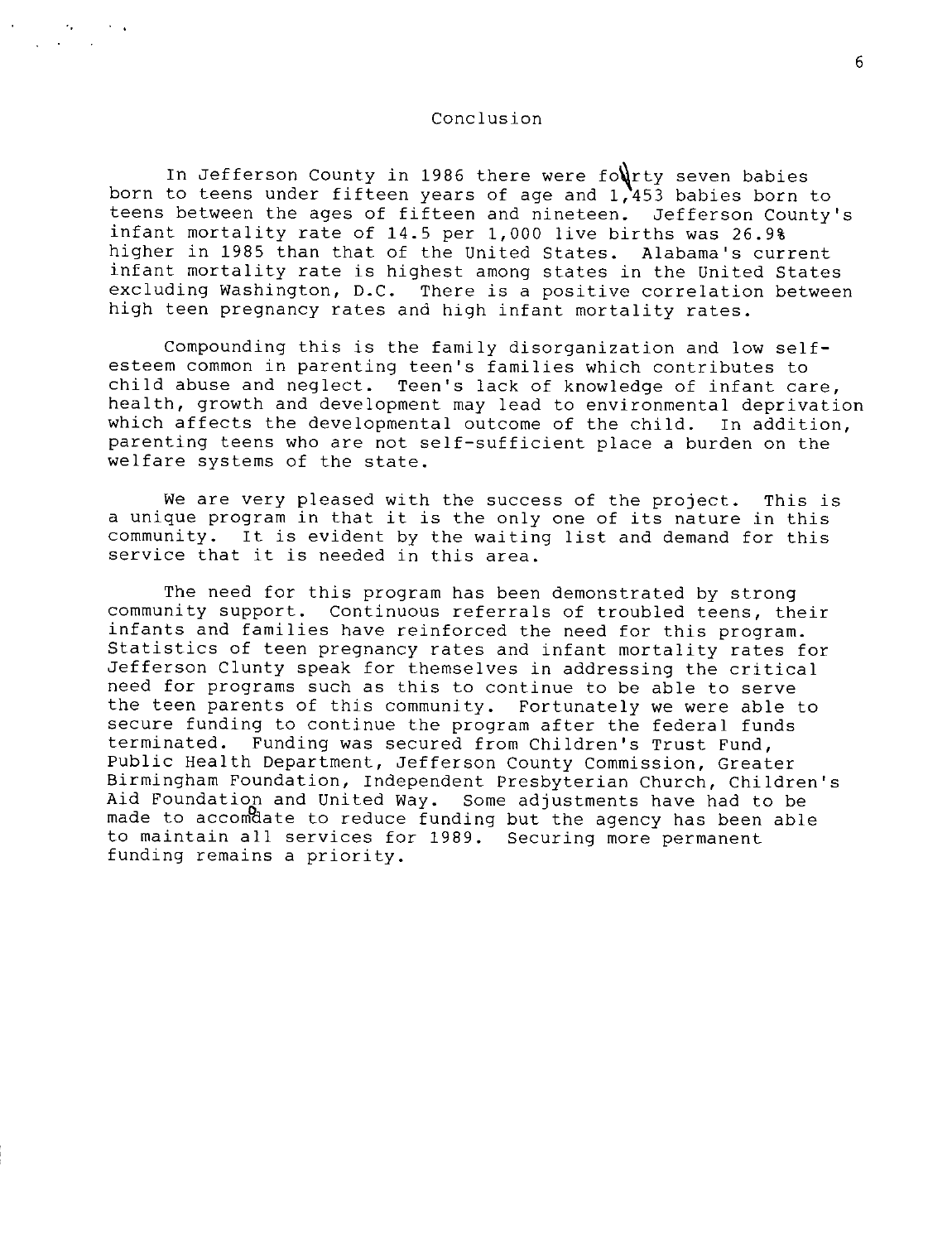Teen Parent Project - Research Project Children's Aid Society - University of Alabama of Birmingham School of Nursing

,, .,

Each subject participated in pre and post-testing completing three questionnaires. A total of sixty teen parents participated at pre-test and thirty subjects completed the project. Analysis was done by comparing pre-test results to post-test results in the intervention group to post-test results in the control group.

# Instrumentation

The three instruments used in this study were the Coopersmith Self-Esteem Inventory (SEI) developed by Stanley Coppersmith (1967), the Inventory of Parent's Experiences (IPE) developed by Ragozin, Basham, Crnic, Greenberg, and Robinson (1982), and the Denver Developmental Screening TEst (DDST) developed by Frankenburg, Dodds , and Fandal (1967) at the University of Colorado Medical Center.

The SEI and the IPE are both questionnaires administered by the investigators or trained data collectors. Data was obtained by interviews with the subject.

The DDST is a tool to aid in discovery of children with developmental problems. This test relies on observation of what the child can do and on report by a parent who knows the child. This screening was also administered during the interview with the subject.

A demographic data profile developed by the investigators was completed on each participant (See Appendix A) .

#### Self Esteem Inventory

The Self-Esteem Inventory (SEI) was developed in conjunction with an extensive study of self-esteem in children (Cooperative,<br>1967). The original school form was used on a group basis with The original school form was used on a group basis with populations aged nine through adult. Because of occasional time limitations and differences in language level, two additional<br>forms were developed, the short form and the adult form. For forms were developed, the short form and the adult form. this study, the adult form was chosen. It consist of twenty five items designed to measure evaluative attitudes toward the self. All items are short statements and are answered "like me" or unlike me."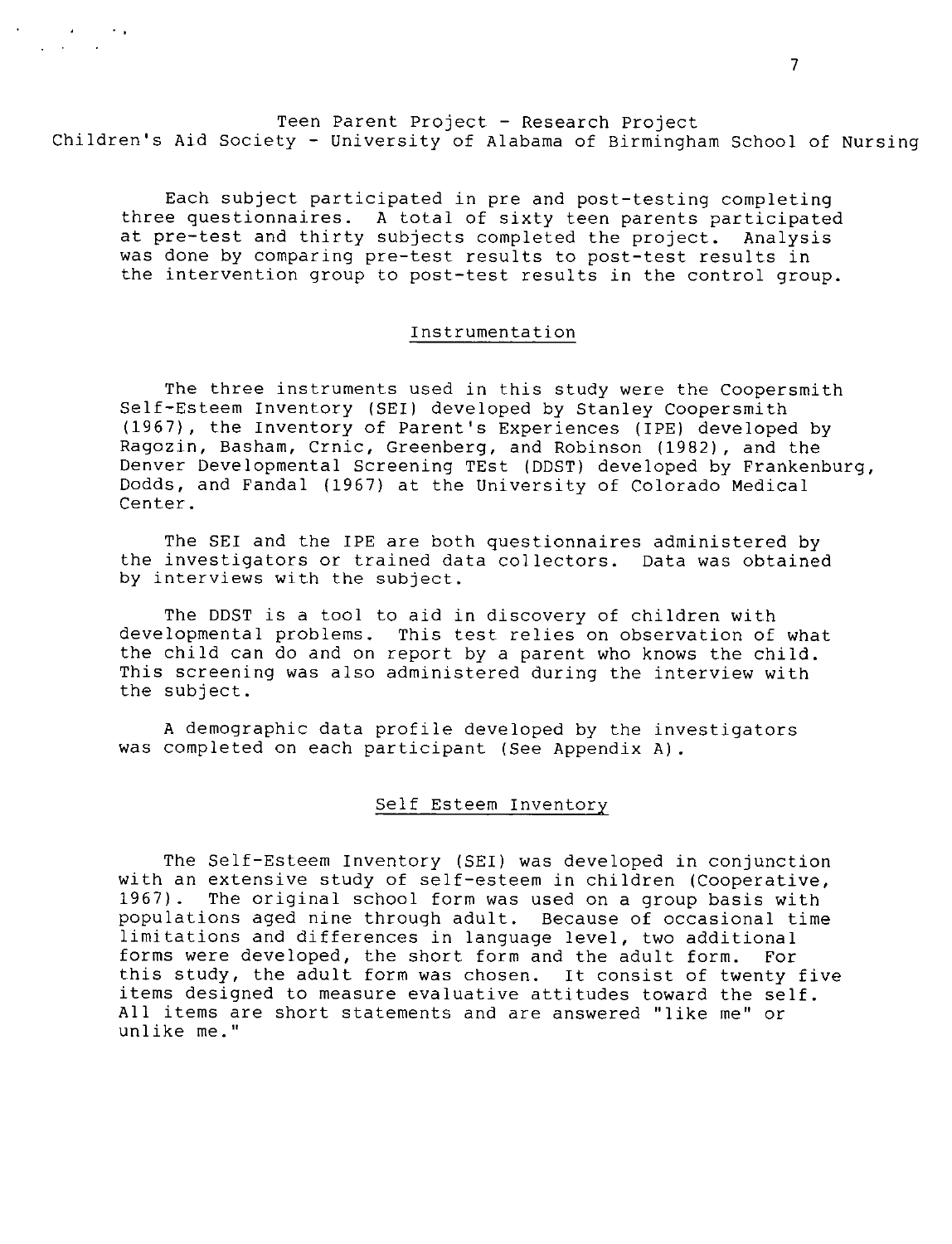The SEI is used to judge effectiveness of self-esteem programs. Numerous studies have been conducted for reliability and validity. Bedian, Geagul, and Zmud (1977) computed test-retest reliability estimates for one hundred three college students who were administered the short form. Coefficients are .80 for males and .82 for females. Crandall, Shaver, and Robinson (1973) found correlations of .59 and .60 between the SEI short form and the Rosenberg scale for college students.

Scoring is based upon the number of correct responses to the twenty five items. This can result in a maximum possible Total Self Score of one hundred. In most studies, high self-esteem mean scores have been in range of from seventy to eighty with a standard deviation of from eleven to thirteen (Coopersmith, 1967).

# Inventory of Parents' Experience

This instrument developed by Crnic, Greenberg, Ragozin, Robinson, and Basham (1982) was designed to study the relationship of stress and social support to maternal attitudes and motherinfant interactive behavior. The tool consists of fifty four items designed to measure three domains:

- 1. satisfaction with parenting
- 2. satisfaction with social support
- 3. general life satisfaction.

The final item of the questionnaire is a measure of general, life satisfaction and the rating as a single item is self-explantory.

The measure of satisfaction is noted on a four point scale (very satisfied, somewhat satisfied, somewhat dissatisfied, and very dissatisfied). Scoring is based upon the respondents's response to the satisfaction items only. Reliability of the instrument has been reported Cronback's alpha = .67 (Crnic, et al., 1982).

## Denver Developmental Screening Test

The Denver Developmental Screening Test (DDST) is made up of one hundred five tasks written in the range of accomplishment of children in the age span from birth to six years. These tasks are arranged in the test form in four sections:

- 1. Personal Social
- 2. Fine Motor Adaptive
- 3. Language

. . .

4. Gross Motor.

8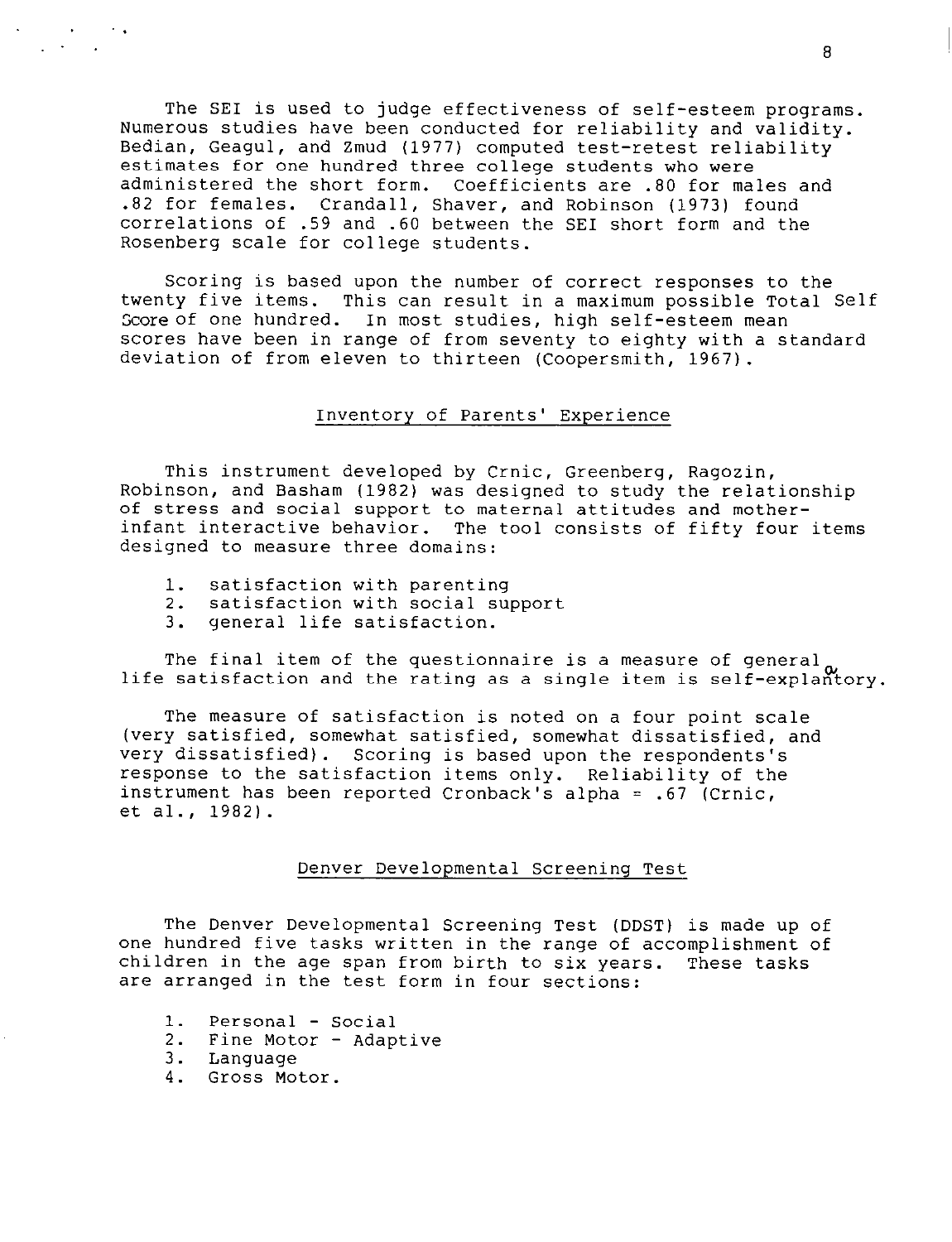In addition, each participant will be provided with a copy of a consent form and a signed consent from will be assured of complete confidentiality as no names will be requested or recorded on the individual questionnaires. Date collections froms will be coded with an identification number for record keeping purposes.

. . .

, . ,

# Results of Finds

The purpose of this study was to provide an evaluation of a Teen Parent Program designed to reduce child abuse and neglect and to strengthen families. Variables studied were indirect measures of self-esteem, family functioning, and development of the child. Data was collected from two groups.

Participants from the Teen Parent Program were placed in the intervention group with a second sample obtained for a control group. Comparison of the intervention group to control group on demographic variables, and pre-test results, was done to document group equality prior to intervention. Post testing occurred with the two groups six to nine months following the pre-test. Analysis was done by comparing pre-test results in the control group.

Demographic data was obtained regarding age of respondent and number of children. All data was collected from the teen mother. Attempts to contact the teen father were unsuccessful. Comparison of the two study groups for group equality at pre and post-test showed no signflicant differences. The results obtained were also<br>in line with national and local norms. Nationally, about one in in line with national and local norms. ten girls age fifteen to nineteen become pregnant each year. Six in ten mothers who deliver before they are seventeen become pregnant again before they are nineteen. Locally, in Jefferson County, there were 1,511 live births in 1985 to women under the age of eigthteen (Adolescent Pregnancy Child Watch, 1985) .

Adolescence represents a transition time between childhood and adulthood. Teenage pregnancy and teenage parenting is a problem of social, medical, educational, and economic importance to the persons involved and to society. Research has demonstrated the lack of family and spouse support can adversely affect the parenting capability of the teenage mothers (Gittman, 1986).

TWO instruments were utilized to collect data regarding self-esteem of the teen mother and functioning as a parent. Pre-test scores on the Coopersmith Self-Esteem Inventory showed a significant difference between the two groups. It should be noted, however, that scores for both groups were below the desired level of seventy to one hundred.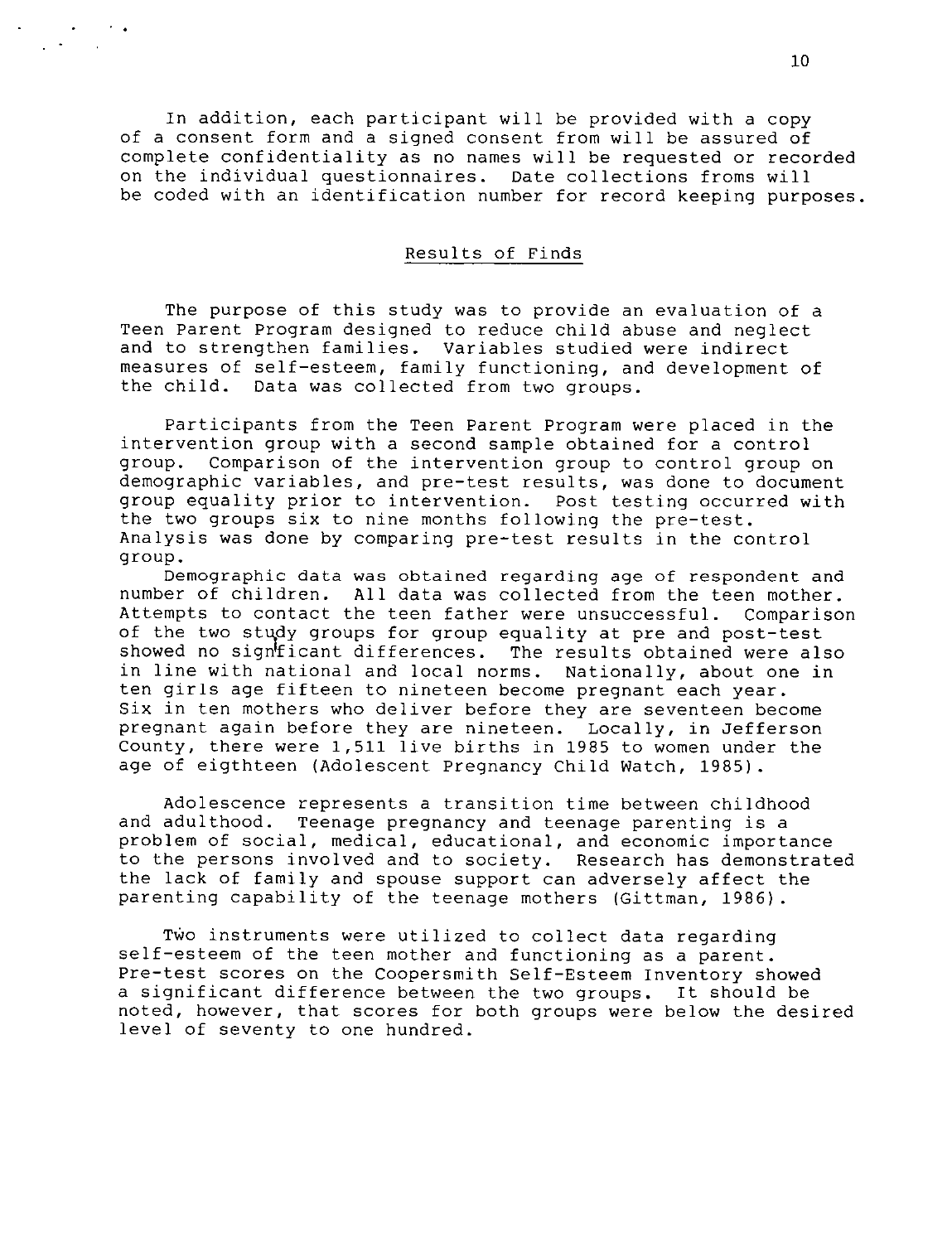The test relies on observation of what the child can do and on report by parent who knows the child. Scoring of each item is based on the ability of the child to perform the task. The DDST is designed for use by people who have not had special training in psychological testing. It was designed to aid in early discovery of children with developmental problems.

. . . . . . .

> Two hundred thirty-six children were adminstered the DDST and the Standford-Binet or the Revised Bayley Scale of Infant Tests. There was a high degree of agreement between the DDST ratings and the quotients of the Stanford-Bient and Bayley. Grouping the normal and questionable DDST ratings and all quotients of seventy and above together resulted in co-positivity of 0.73, a co-negativity of 0.92, 7.2 percent over referrals and 2.95 percent under - referrals.

## Pretest of the Instruments

Prior to data collection, pretesting of all three of the research instruments was carried out. Five teen parents (mothers) aged sixteen to twenty nine volunteered to participate in this procedure. The pretest was conducted to determine the length of time needed for completion of the instruments and to assess any difficulties in understanding or answering the items. The time for the participants to complete the questionnaires by themselves ranged from thirty to fourty minutes. The participants expressed difficulty in completing the questionnaires without additional clarification from the investigators. Because of the time and difficulty experienced by the participants, the investigators chose to administer the questionnaires in the study by interview.

The DDST was administered with the pre test group without difficulty. Time for completion ranged from ten to fifteen minutes per child.

## Protection of Human Subjects

Several methods have been implemented to assure protection of human subjects in this study. Permission to conduct this study has been granted through a full review of the Instututional Review Board for Human Use (IRB) of the University of Alabama at Birmingham. Permission has also been granted in writing and verbally from the Director of the Children's Aid Society and the administrator of the Jefferson County Halth Department to conduct research in their facility.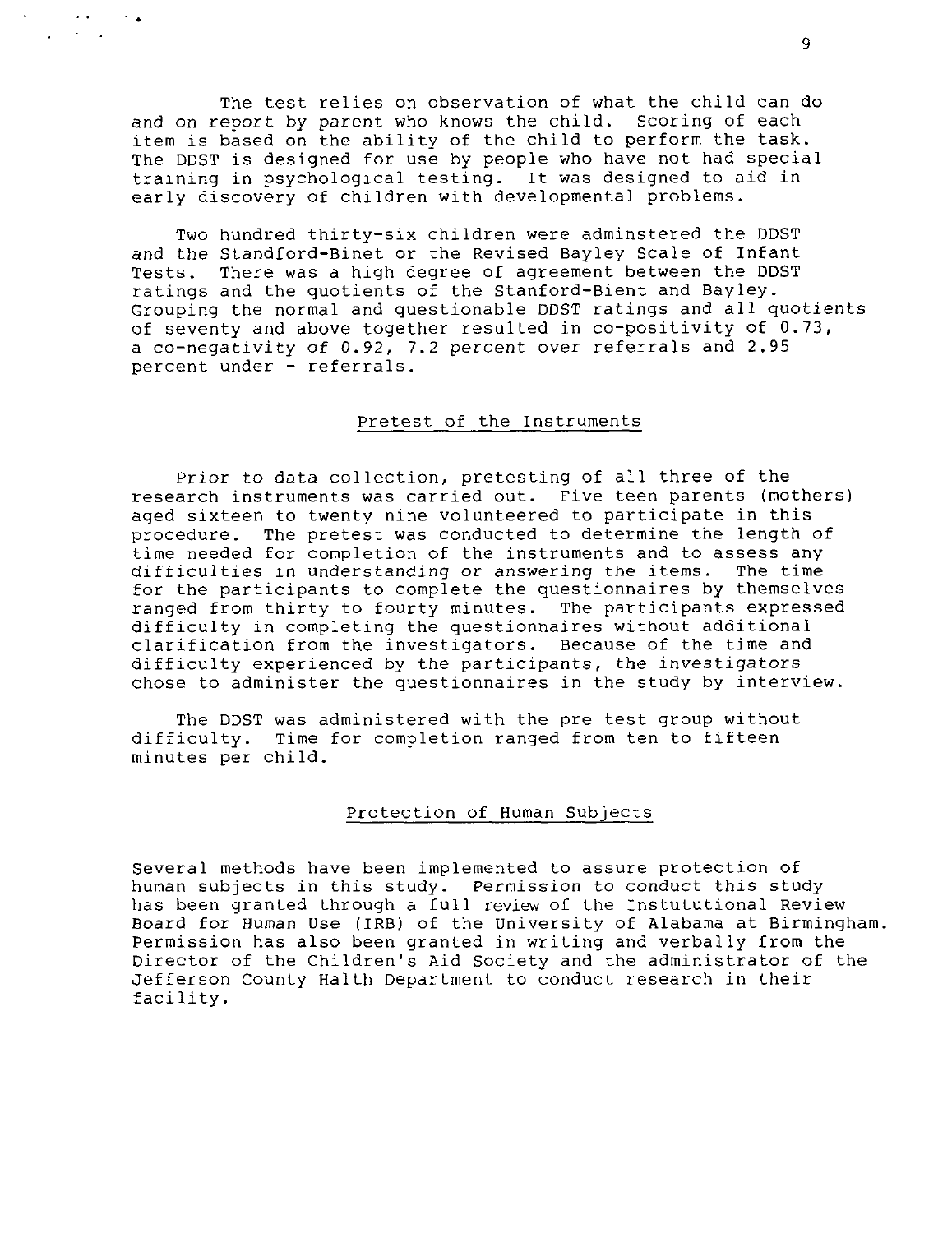Post-test scores were non-significant. Because of the difficulty in obtaining subjects for the post-test, the effects of intervention can not be determined. Those subjects with higher self-esteem may have separated themselves from the program before post-testing. However, in comparing the pre-test score in the intervention group with the post-test score, it should be noted there was a change from a mean score of fifty eight to a mean score of sixty seven. Although still below the desired score of seventy to one hundred, this represents an increase in the self-esteem score.

., ,. . . .

> The Inventory of Parent's Experiences was utilized to collect data concerning the teen mother's satisfaction as a parent. Information was obtained regarding friend, family and community support, and current intimate relationships. The category of workplace was deleted because only a very small number of subjects were in the work force. Pre-test scores showed several areas of significant differences.

The intervention group scored much lower than the control group in the area of community support. This could partly be answered because the control group was utilizing a local health care agency at the time of the pre-test.

Within this agency, were many resources available for the teen parent.

The intervention group also scored lower than the control group<br>atisfaction with parent role. This was expected. The in satisfaction with parent role. This was expected. intervention group had been identified as high risk and referred to the Teen Parent program for intervention.

The children from adolescent parents suffer from the medical and socioeconomic disadvantages of their parents. The sixth month and one year periods are particularly critical for adolescent parents. The realities of raising a child can begin to disintegrate the mother's ability to cope.

The use of the Denver Developmental Screening Test was an attempt to determine the development of the child and/or children of the teen parent in four areas: personal-social, fine motor, language, and gross motor. There was no evidence of developmental delays in either of the two groups at pre-test. Many of the children were not available for post-testing, or parental consent was not given. For this reason, conclusions concerning appropriate child development can not be determined in either group at posttest.